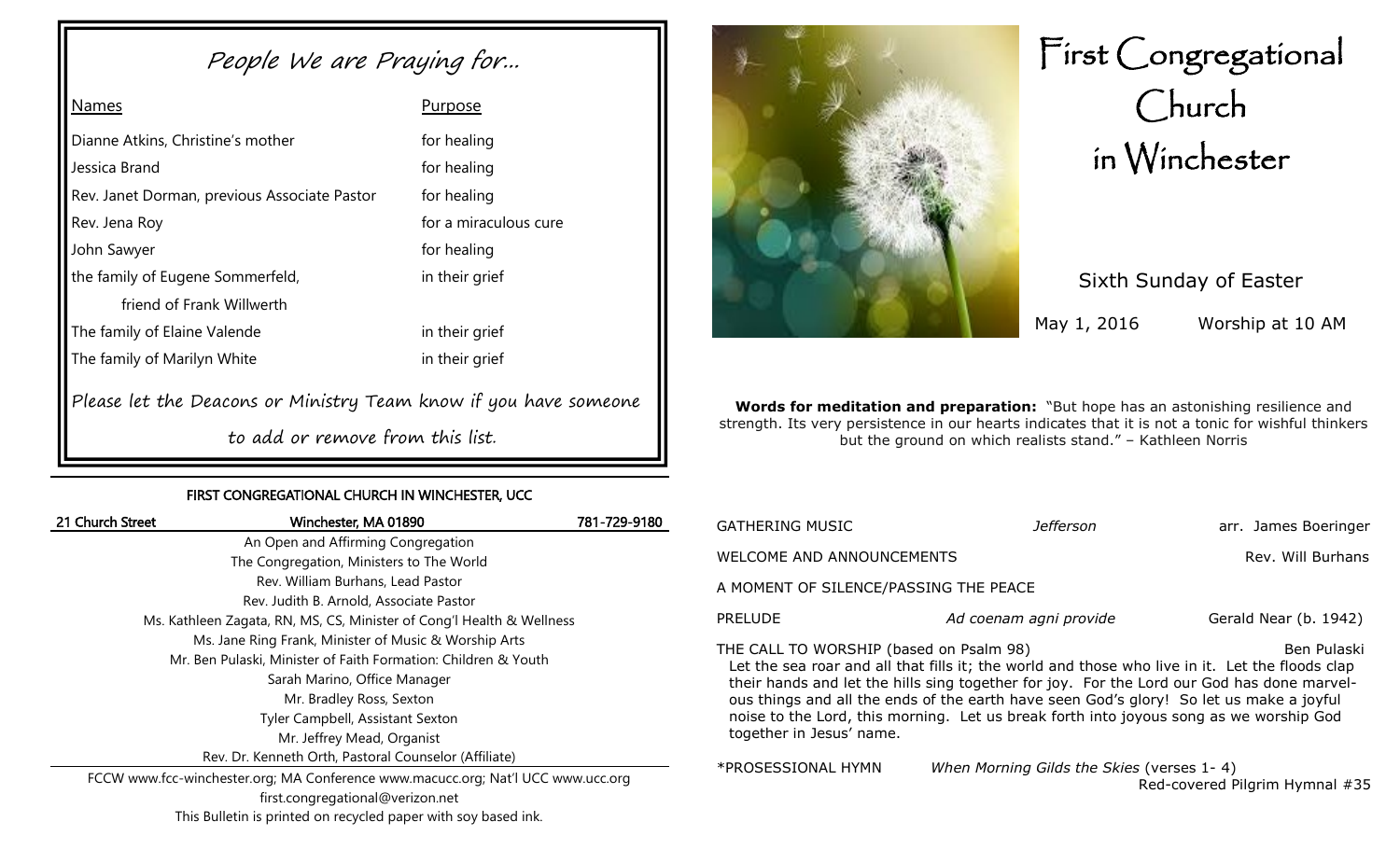| *MORNING PRAYER/LORD'S PRAYER                                                                                                                                                                                                                                                                                   |                                                                        |                                                                                                                                                                | Kathleen Zagata              | Doxology                                                                                                                                                                                                                                                              |                        | (Please use words that are most meaningful to you)<br>Praise God from whom all blessings flow,                                                                  | <b>NCH 780</b>                      |
|-----------------------------------------------------------------------------------------------------------------------------------------------------------------------------------------------------------------------------------------------------------------------------------------------------------------|------------------------------------------------------------------------|----------------------------------------------------------------------------------------------------------------------------------------------------------------|------------------------------|-----------------------------------------------------------------------------------------------------------------------------------------------------------------------------------------------------------------------------------------------------------------------|------------------------|-----------------------------------------------------------------------------------------------------------------------------------------------------------------|-------------------------------------|
| Hear these words from the poet Denise Levertov and then pray with me:<br>"As swimmers dare to lie face to the sky and water bears them, as hawks rest upon the<br>air and air sustains them, so would I learn to attain freefall, and float into Creator                                                        |                                                                        |                                                                                                                                                                |                              | Praise God all creatures here below,<br>Praise God above you heavenly host,<br>Creator, Christ and Holy Ghost. Amen.                                                                                                                                                  |                        |                                                                                                                                                                 |                                     |
| Spirit's deep embrace, knowing no effort earns that all-surrounding grace."                                                                                                                                                                                                                                     |                                                                        |                                                                                                                                                                | *Prayer of Dedication        |                                                                                                                                                                                                                                                                       |                        | Rev. Judy                                                                                                                                                       |                                     |
| Into your arms, loving Lord, let us "freefall,"<br>upheld by your goodness and mercy.                                                                                                                                                                                                                           |                                                                        | <b>SCRIPTURE</b>                                                                                                                                               |                              |                                                                                                                                                                                                                                                                       | Liturgist: Dina Pradel |                                                                                                                                                                 |                                     |
| Secure in your embrace, show us how to love without effort,                                                                                                                                                                                                                                                     |                                                                        |                                                                                                                                                                |                              |                                                                                                                                                                                                                                                                       |                        | Psalm 67                                                                                                                                                        |                                     |
| trust without fear, and live with abandon.<br>We pray in the name of our brother and savior, Jesus Christ                                                                                                                                                                                                       |                                                                        |                                                                                                                                                                |                              |                                                                                                                                                                                                                                                                       | John 14:23-29          |                                                                                                                                                                 |                                     |
| Our Father, who art in heaven, hallowed be thy name. Thy kingdom come.<br>Thy will be done on earth as it is in heaven. Give us this day our daily bread                                                                                                                                                        |                                                                        | <b>SERMON</b>                                                                                                                                                  |                              | "With You in Spirit"                                                                                                                                                                                                                                                  | Rev. Will              |                                                                                                                                                                 |                                     |
| and forgive us our sins as we forgive those who sin against us, and lead us not                                                                                                                                                                                                                                 |                                                                        |                                                                                                                                                                |                              | SACRAMENT OF HOLY COMMUNION                                                                                                                                                                                                                                           |                        |                                                                                                                                                                 |                                     |
| into temptation, but deliver us from evil. For thine is the kingdom and the<br>power and the glory forever. Amen                                                                                                                                                                                                |                                                                        |                                                                                                                                                                |                              | Hymn of Preparation                                                                                                                                                                                                                                                   |                        | Bread of the World in Mercy Broken                                                                                                                              | Pilgrim Hymnal 284                  |
|                                                                                                                                                                                                                                                                                                                 |                                                                        |                                                                                                                                                                |                              | Invitation                                                                                                                                                                                                                                                            |                        |                                                                                                                                                                 |                                     |
| *AN ACT OF PRAISE                                                                                                                                                                                                                                                                                               | The Gloria Patri<br>(Please use words that are most meaningful to you) |                                                                                                                                                                | PH 513                       | Prayer of Consecration                                                                                                                                                                                                                                                |                        |                                                                                                                                                                 |                                     |
| Glory be to the Creator and to the Christ and to the Holy Ghost;<br>As it was in the beginning, is now and ever shall be;<br>World without end, amen, amen.                                                                                                                                                     |                                                                        |                                                                                                                                                                | Words of Institution         |                                                                                                                                                                                                                                                                       |                        |                                                                                                                                                                 |                                     |
|                                                                                                                                                                                                                                                                                                                 |                                                                        |                                                                                                                                                                | Sharing of Bread and Cup     |                                                                                                                                                                                                                                                                       |                        |                                                                                                                                                                 |                                     |
| TIME FOR THE YOUNG                                                                                                                                                                                                                                                                                              |                                                                        |                                                                                                                                                                | Ben Pulaski                  | Prayer of Thanksgiving                                                                                                                                                                                                                                                |                        | We thank You, God, for inviting us to this table where we have known the                                                                                        |                                     |
| PRAYERS OF THE PEOPLE, SILENT AND SPOKEN                                                                                                                                                                                                                                                                        |                                                                        |                                                                                                                                                                | Rev. Judy Arnold             |                                                                                                                                                                                                                                                                       | live our lives. Amen.  | presence of Christ and have received Christ's blessing. Strengthen our faith,<br>increase our love for one another, and help us show our love for you in how we |                                     |
| THE OFFERTORY                                                                                                                                                                                                                                                                                                   |                                                                        |                                                                                                                                                                | Rev. Will                    |                                                                                                                                                                                                                                                                       |                        |                                                                                                                                                                 |                                     |
| <b>Offertory Anthem</b>                                                                                                                                                                                                                                                                                         | <b>Easter Anthem</b>                                                   | Published in The Sacred Harp [1860]                                                                                                                            | William Billings (1746-1800) | *RECESSIONAL HYMN                                                                                                                                                                                                                                                     |                        | Sent Forth by God's Blessing                                                                                                                                    | black-covered New Century Hymnal 76 |
| The Lord is ris'n indeed,<br>Hallelujah.                                                                                                                                                                                                                                                                        |                                                                        |                                                                                                                                                                |                              | *COMMISSION AND BENEDICTION                                                                                                                                                                                                                                           |                        |                                                                                                                                                                 | Rev. Will                           |
| Now is Christ risen from the dead,<br>and become the first fruits of them that slept.<br>Hallelujah.                                                                                                                                                                                                            |                                                                        |                                                                                                                                                                |                              | <b>POSTLUDE</b>                                                                                                                                                                                                                                                       |                        | Lenox                                                                                                                                                           | arr. James Boeringer                |
| And did He rise?<br>Hear, O ye nations, hear it, O ye dead.<br>He rose, He burst the bars of death,                                                                                                                                                                                                             |                                                                        |                                                                                                                                                                |                              |                                                                                                                                                                                                                                                                       |                        | *PH indicates Pilgrim Hymnal (red) NCH indicates New Century Hymnal (black)<br>*Those who are able please stand                                                 |                                     |
| He burst the bars of death and triumphed o'er the grave.<br>Then I rose,<br>then first humanity triumphant passed the crystal ports of light,<br>and seized eternal youth.<br>Man, all immortal hail, hail,<br>Heaven, all lavish of strange gifts to man,<br>Thine's all the glory, man's the boundless bliss. |                                                                        | Head-sets for the hearing impaired & large print bulletins are available from the deacons.<br>We encourage you to use the nametags available in the Vestibule. |                              |                                                                                                                                                                                                                                                                       |                        |                                                                                                                                                                 |                                     |
|                                                                                                                                                                                                                                                                                                                 |                                                                        | McKnight.                                                                                                                                                      |                              | <b>SANCTUARY FLOWERS -</b> Today's Chancel flowers are given to the glory of God, and in<br>loving memory of my mother and father and my sisters Barbara Hall and Betty Smith, by<br>Priscilla Saltmarsh. The Narthex flowers are in loving memory of Helen and David |                        |                                                                                                                                                                 |                                     |